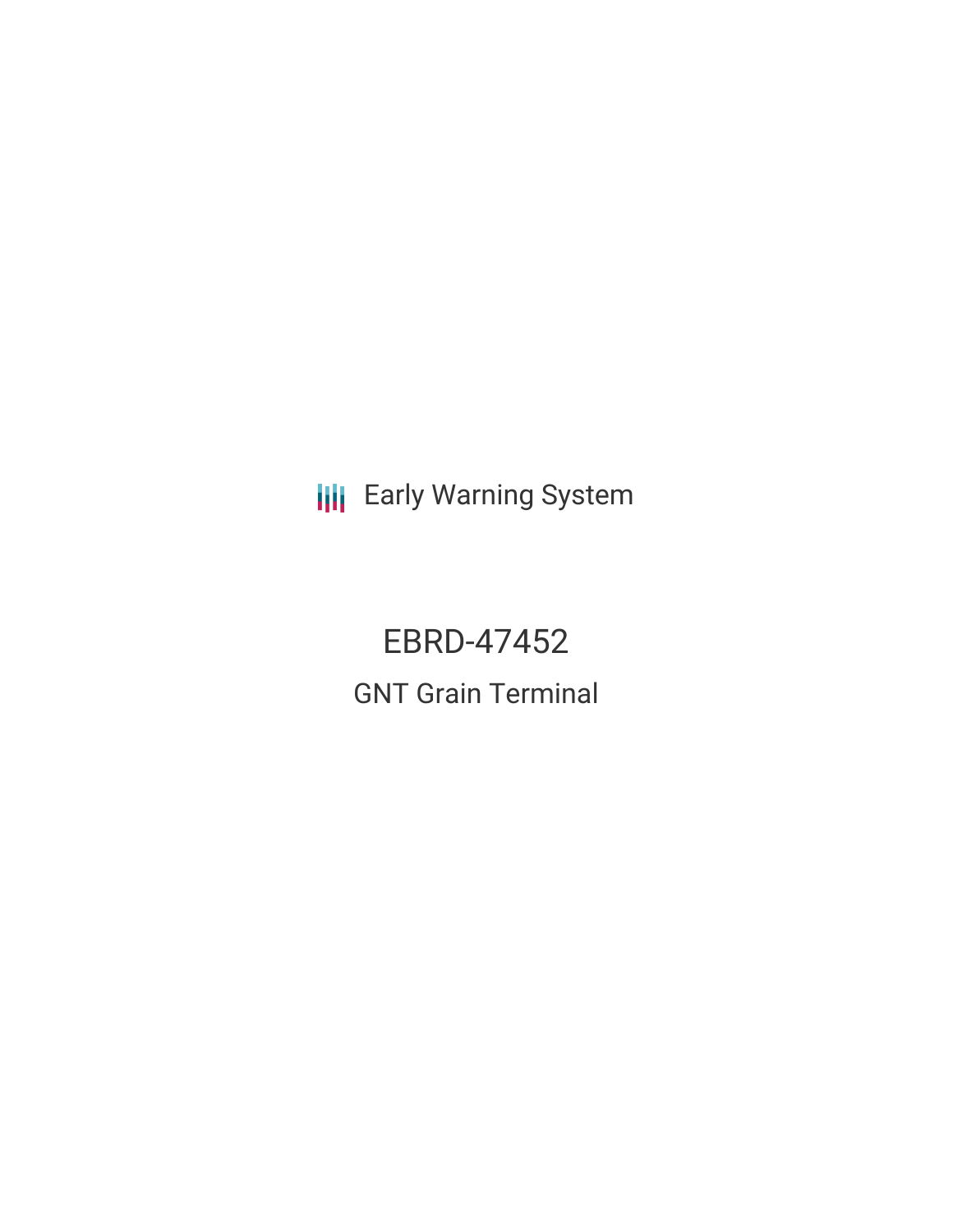

### **Quick Facts**

| <b>Countries</b>               | Ukraine                                                 |
|--------------------------------|---------------------------------------------------------|
| <b>Specific Location</b>       | Odessa                                                  |
| <b>Financial Institutions</b>  | European Bank for Reconstruction and Development (EBRD) |
| <b>Status</b>                  | Active                                                  |
| <b>Bank Risk Rating</b>        | B                                                       |
| <b>Voting Date</b>             | 2015-11-11                                              |
| <b>Borrower</b>                | <b>GN TERMINAL ENTERPRISES LTD</b>                      |
| <b>Sectors</b>                 | <b>Agriculture and Forestry</b>                         |
| <b>Investment Type(s)</b>      | Loan                                                    |
| <b>Investment Amount (USD)</b> | $$40.00$ million                                        |
| <b>Project Cost (USD)</b>      | \$63.90 million                                         |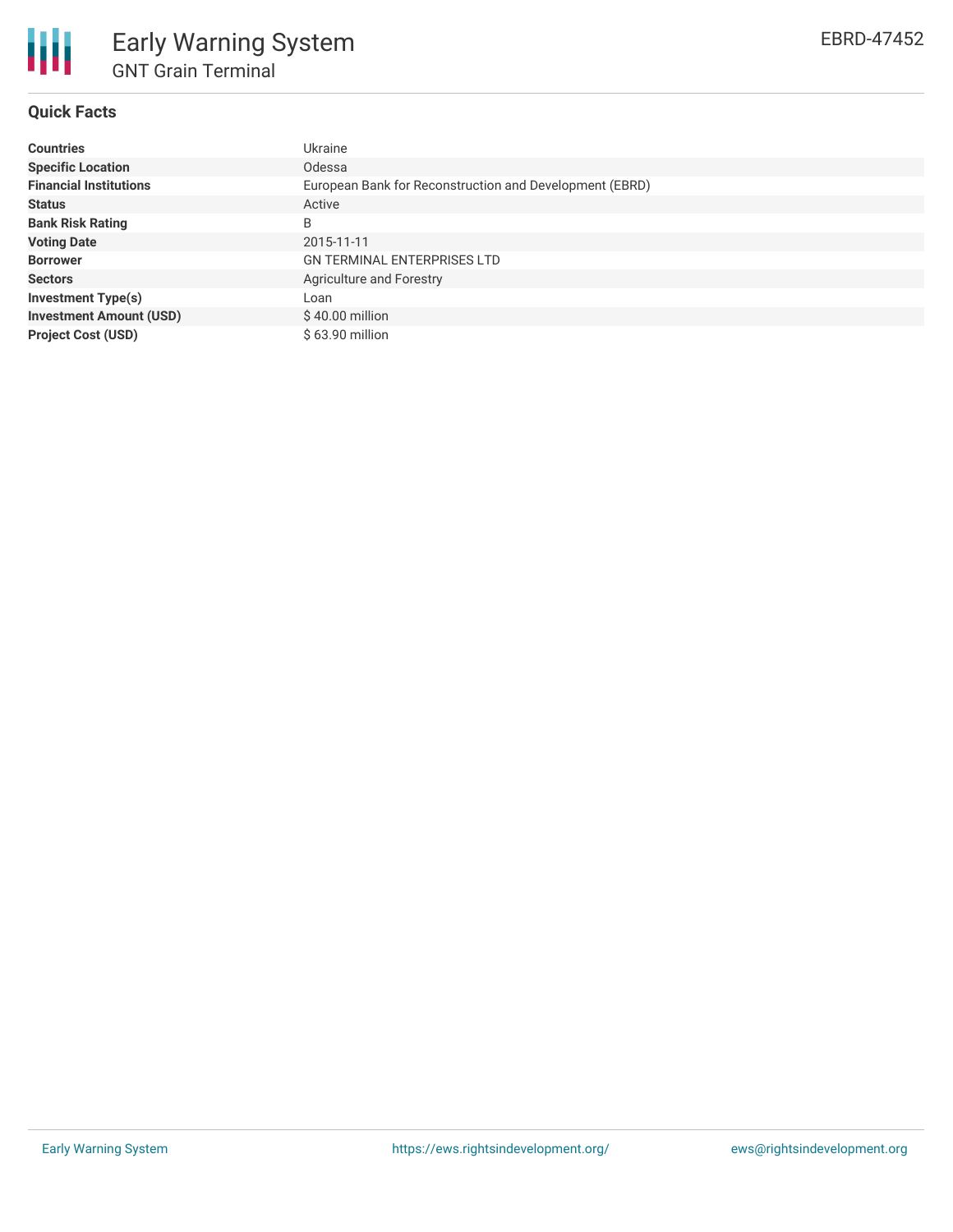

## **Project Description**

This project finances the expansion of the throughput capacity of GN Terminal Enterprises Ltd.'s existing grain terminal in the port of Odessa.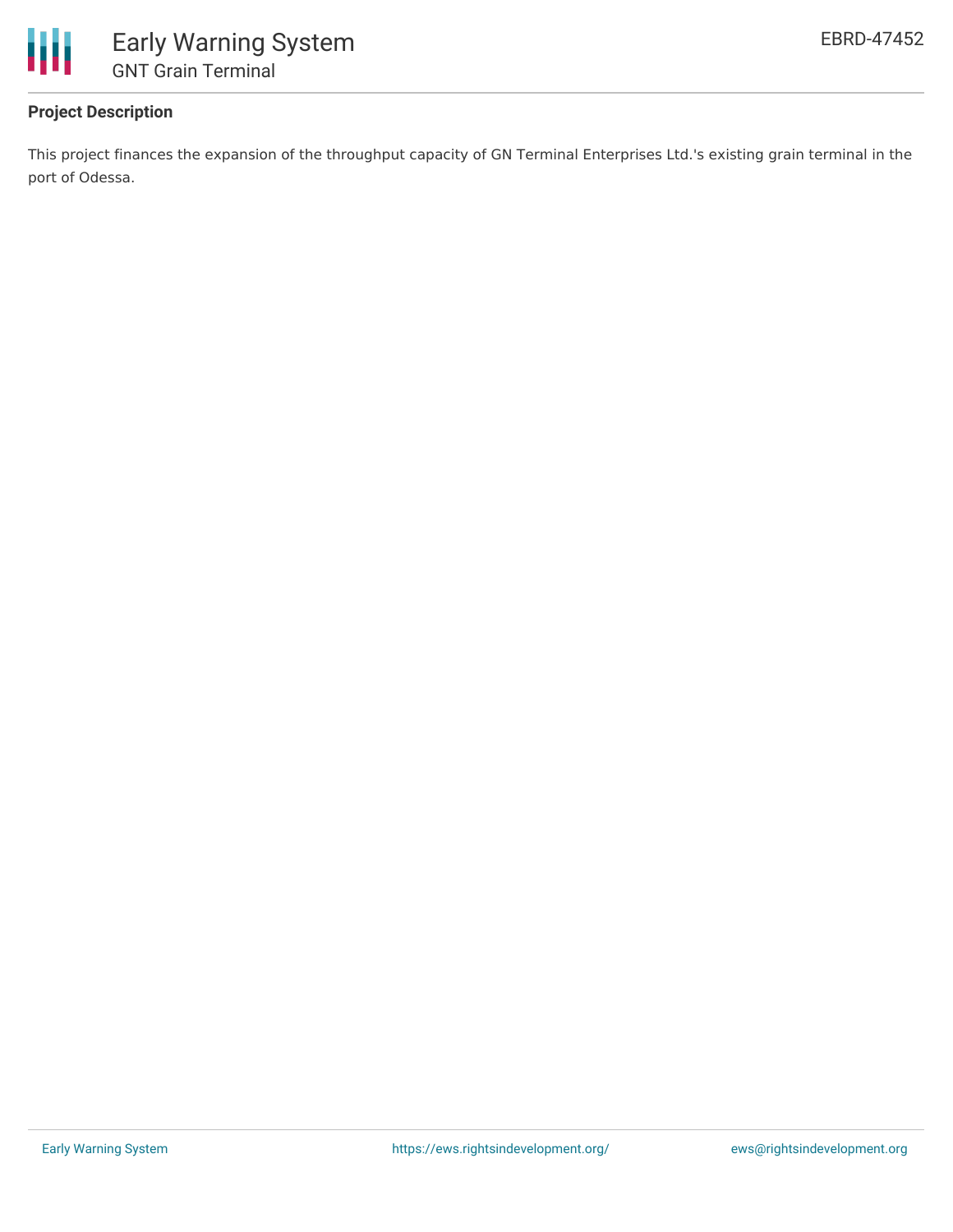

#### **Investment Description**

European Bank for Reconstruction and Development (EBRD)

GN Terminal Enterprises Ltd (GNT) is an integrated grain supply chain and export logistics group operating in the port of Odessa, Ukraine. Its operations consolidate trading business and grain terminal operations in Odessa. GNT is a subsidiary of GNT Olimpex Holding Ltd incorporated in Ukraine.